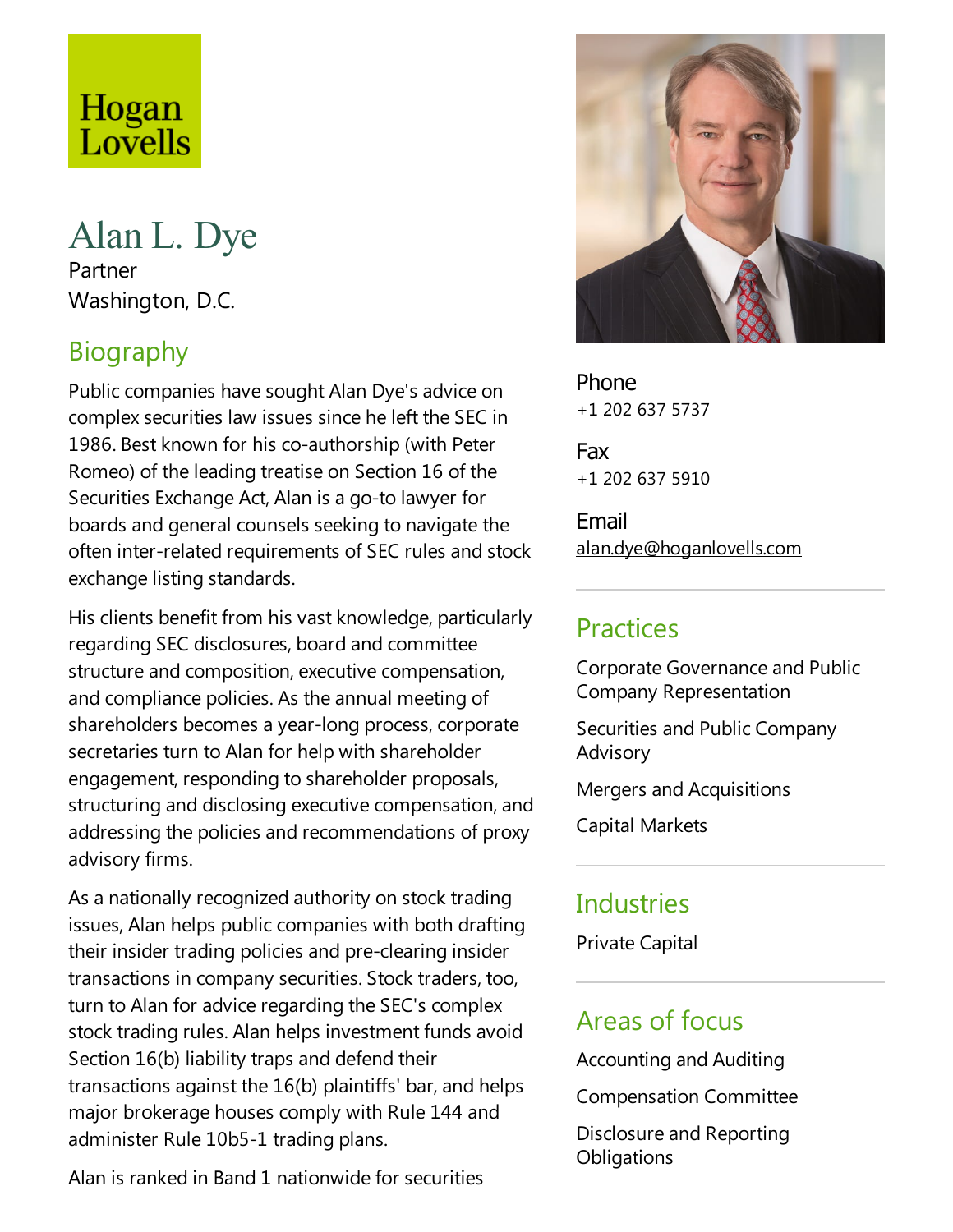advisory work by Chambers USA and has been included in *Best Lawyers* America since 2006 and Who's Who Legal of International Corporate Governance Lawyers since 2009.

# Representative experience

Assisted numerous public companies in submitting noaction letters to the SEC regarding shareholder proposals.

Defended hedge fund in Section  $16(b)$  action involving transactions in derivative securities.

#### Awards and rankings

- Corporate Law, The Best Lawyers in America, 2006-2022
- Securities Regulation, The Best Lawyers in America, 2011-2022
- Securities: Regulation: Advisory (USA Nationwide), Chambers USA, 2006-2022
- **M&A/Corporate and Commercial: Corporate** Governance, Leading Lawyer, Legal 500 US, 2016-2021
- **M&A and Governance, Who's Who Legal, 2018-2021**
- **International Who's Who of Corporate Governance** Lawyers, Who's Who Legal, 2009-2020
- Securities & Corporate Finance, Washington, D.C. Super Lawyers, 2008-2016
- **The Lawyer, Washingtonian, 2009-2013**
- Corporate/M&A & Private Equity (District of Columbia), Chambers USA, 2007-2008

# Latest thinking and events

- **News** 
	- $\blacksquare$  SEC rule amendments to require electronic submission of Form 144 filings and "glossy" annual reports
- Sponsorships and Speaking Engagements
	- Society for Corporate Governance 2022 National Conference

Proxy Solicitations, Shareholder Meetings, and Shareholder Proposals

Section 16 Advice

Stock Exchange Listings and Regulatory Compliance

Public Company Mergers and Acquisitions

Shareholder Activism

## Education and admissions

#### Education

J.D.,The University of Georgia, salutatorian, Order of the Coif, 1978

B.A.,Emory University, with high honors, 1975

## **Memberships**

Former Chairman, Securities, Commodities and Exchange Committee, AdministrativeLaw and Regulatory Practice Section, American Bar Association

Member, Advisory Board, National Association of Stock Plan Professionals

Member, Advisory Board, Securities Regulation Law Journal

Member, American Bar Association

Member, Securities Law Committee of Society for Corporate Governance

Member, Board of Trustees, SEC Historical Society, 2018

Bar admissions and qualifications